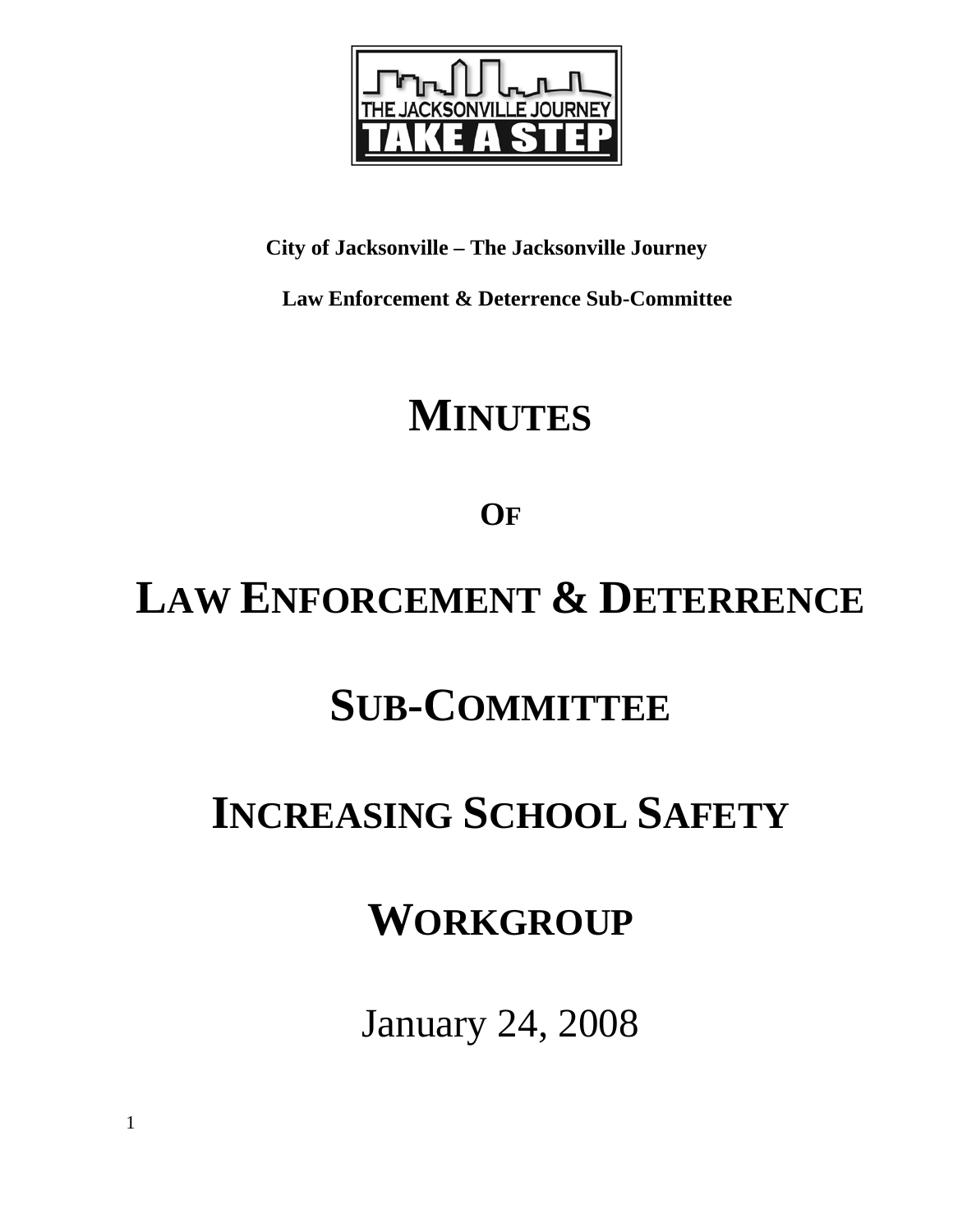### **The Jacksonville Journey – Law Enforcement & Deterrence**

### **Sub-Committee, Increasing School Safety Workgroup**

**January 24, 2008 - 11:45 a.m.**

**PROCEEDINGS before the Jacksonville Journey – Law Enforcement & Deterrence Sub-Committee, Increasing School Safety Workgroup taken on Thursday, January 24, 2008, Edward Ball Building, 8th Floor – 214 N. Hogan Street, Jacksonville, Duval County, Florida commencing at approximately 11:45 a.m.** 

**Law Enforcement & Deterrence Sub-Committee** 

**Paul Perez, Chair Ed Hearle, Member Joe Henry, Member Bishop Howard, Member John Jolly, Member Henry Luke, Member Frank Mackesy, Member Isaiah Rumlin, Member Lanny Russell, Member Joe Stelma, Member Melissa Nelson, Member Michael Weinstein, Member** 

**Increasing School Safety Workgroup** 

**Joe Henry, Chair Paul Perez, Member**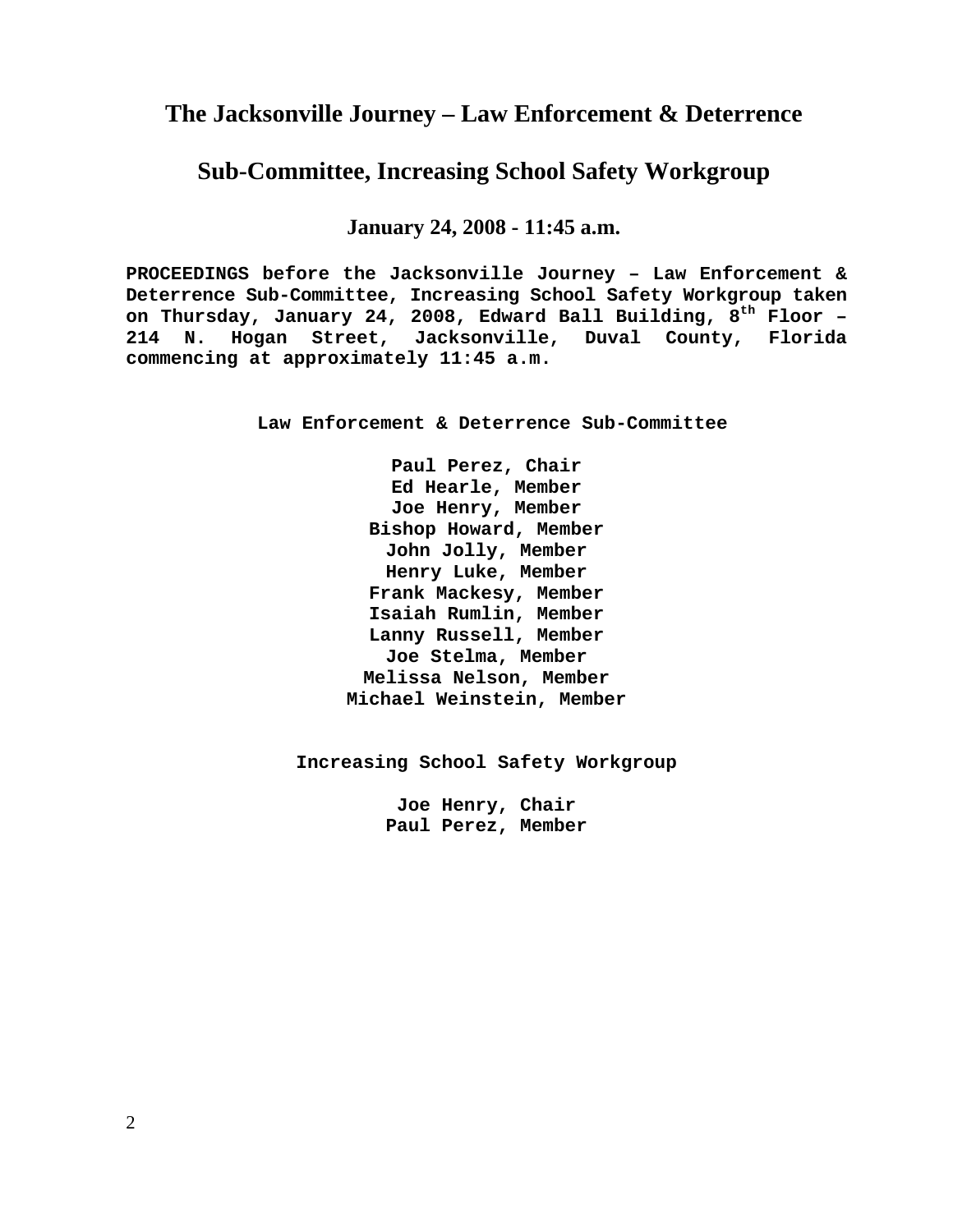### **APPEARANCES**

#### **COMMITTEE CHAIR & MEMBERS:**

JOE HENRY, Chair PAUL PEREZ, Member

#### **STAFF:**

MISTY SKIPPER ALICE CHECORSKI

#### **OTHERS PRESENT:**

None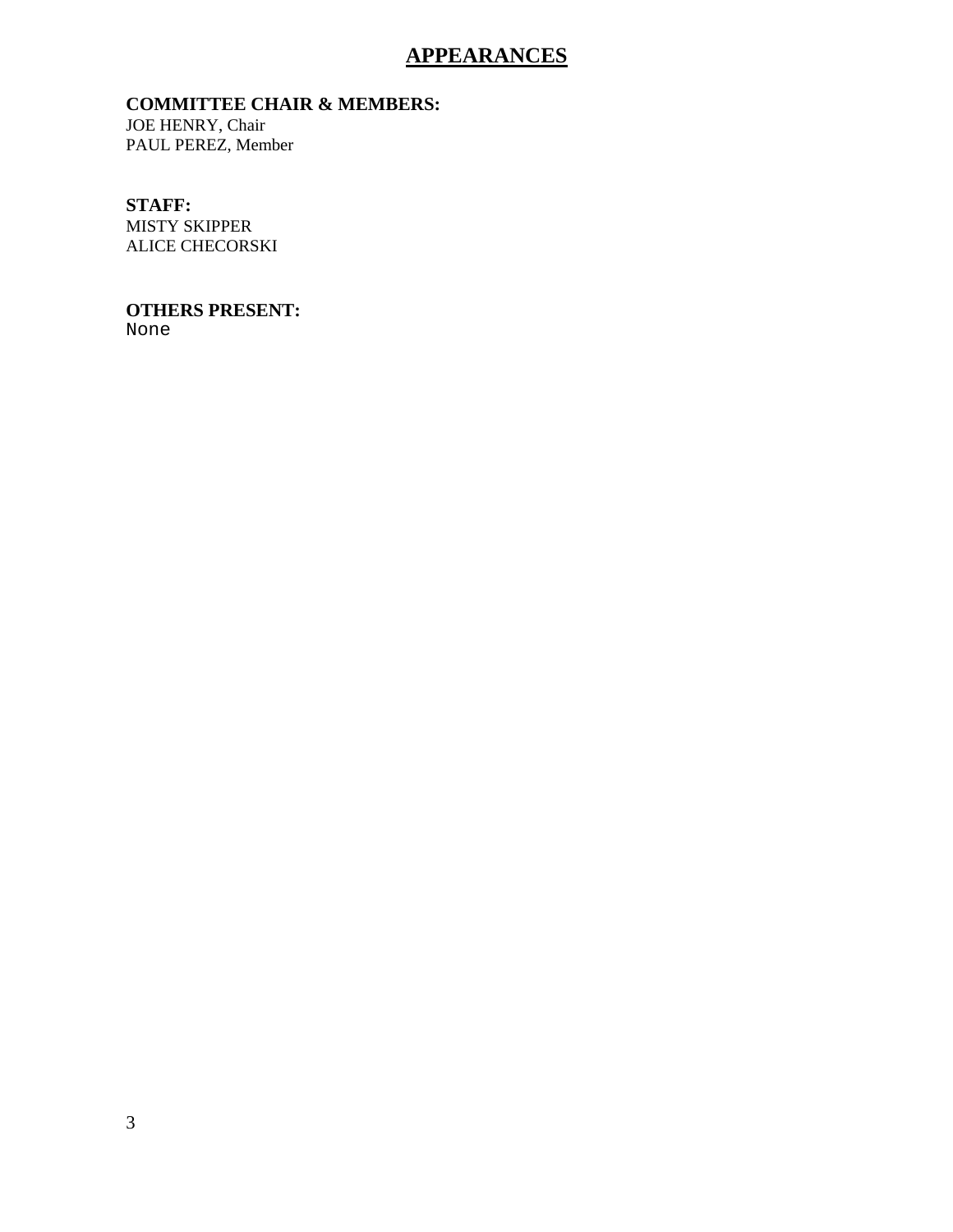January 24, 2008

Law Enforcement & Deterrence 11:45 a.m.

**Call to Order and Comments.** Chairman Henry called the meeting to order at approximately 11:45 a.m.

**Purpose of Meeting.** Discuss the Mayor's crime initiative – The Jacksonville Journey – Take a Step – Law Enforcement & Deterrence Sub-Committee, Increasing School Safety Workgroup.

Misty Skipper reported that there is another workgroup, Education, Truancy, Dropout and Literacy which is also taking a look at school safety.

Chairman Henry then said we could be better served by reviewing and identifying the parameters of what should be in the school safety plans which were developed after the incident at Columbine High School. Suggestions include school safety at special events, zero tolerance on guns, drugs and violence in schools.

Misty Skipper stated we should review the safety plan outline as a primary objective or focus area of this workgroup.

Chairman Henry recommended we use Dr. Walter Harris and Reggie Lewis as subject matter experts and invite them to attend a meeting. Misty Skipper will get the contact information from Chairman Henry.

The workgroup identified the following focus areas:

1. **Technology**: What are the schools doing now with regard to video surveillance, metal detectors, alarms, walkie-talkies, etc.? Is it productive? Is there something better available

4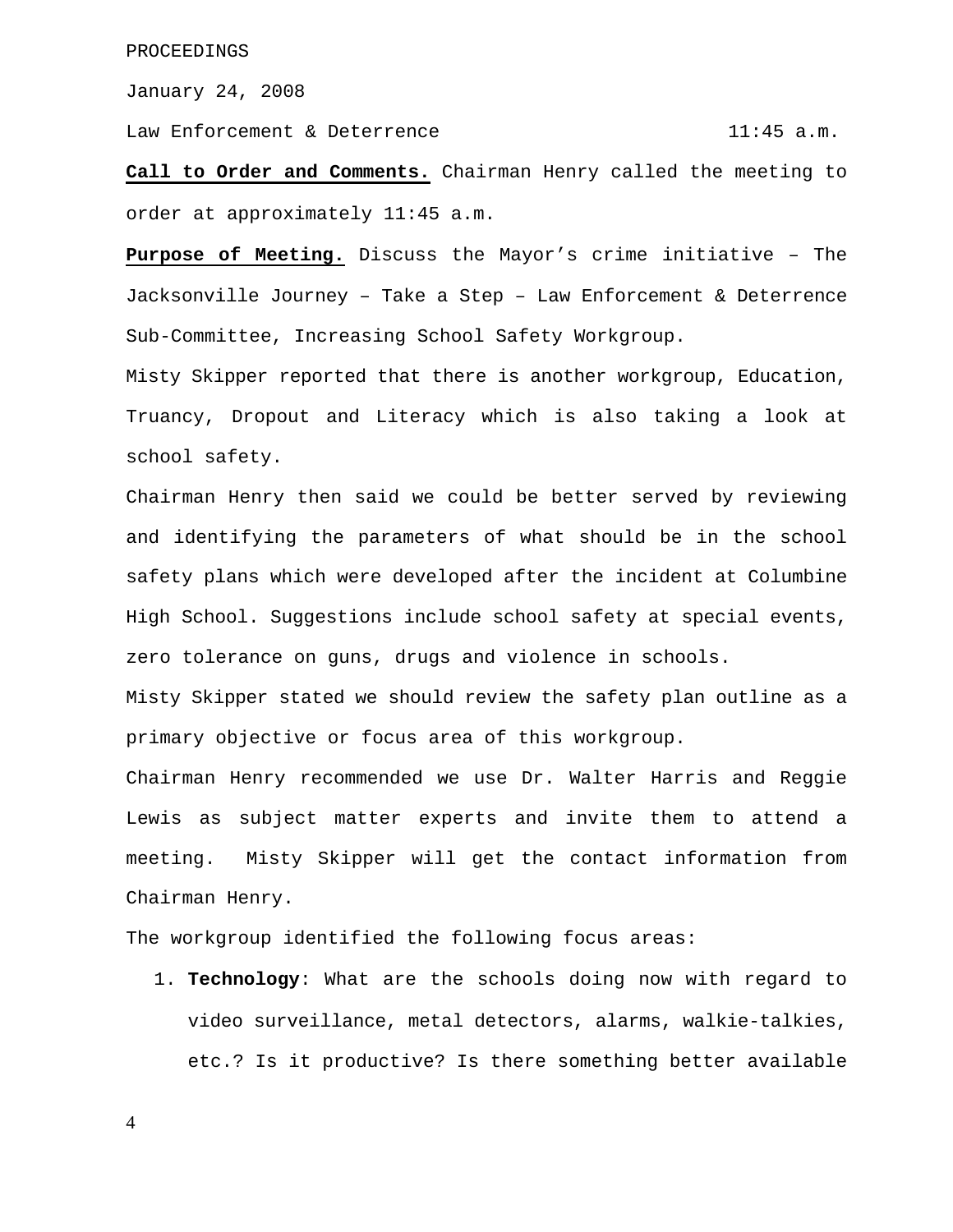or is what they have working?

Misty Skipper recommended calling JSO do to a Crime Prevention Through Environmental Design (CPTED) analysis. Chairman Henry said there is usually a cost associated with the analysis.

- 2. **Education and Training**: For example, are teachers, students and volunteers on the same page regarding fire drills, safety manuals, etc.?
- 3. **School Safety System:** Chairman Henry raised the following questions to be looked at: Are visitors being tracked and is it mandatory that they sign out upon leaving? How does the school secure its campus? Is it the responsibility of the SRO? Are they present in lunchrooms? Chairman Henry recommended a program for each individual school with the focus on prevention, intervention and enforcement.

Chairman Henry led a discussion on school safety at special events and what the protocol is for getting people safely off campus. He recommended that a map of the premises be given to school security as well as an outline of duties during and after the game.

Misty Skipper suggested taking a look on a school-by-school basis to review their specific plans for deployment.

Paul Perez stated that each school should have a briefing relative to their school's particular issues. These issues should be addressed under the heading "enhancing or updating school safety plans" and "assault and battery on school teachers".

In summary, the workgroup recommended the following action

5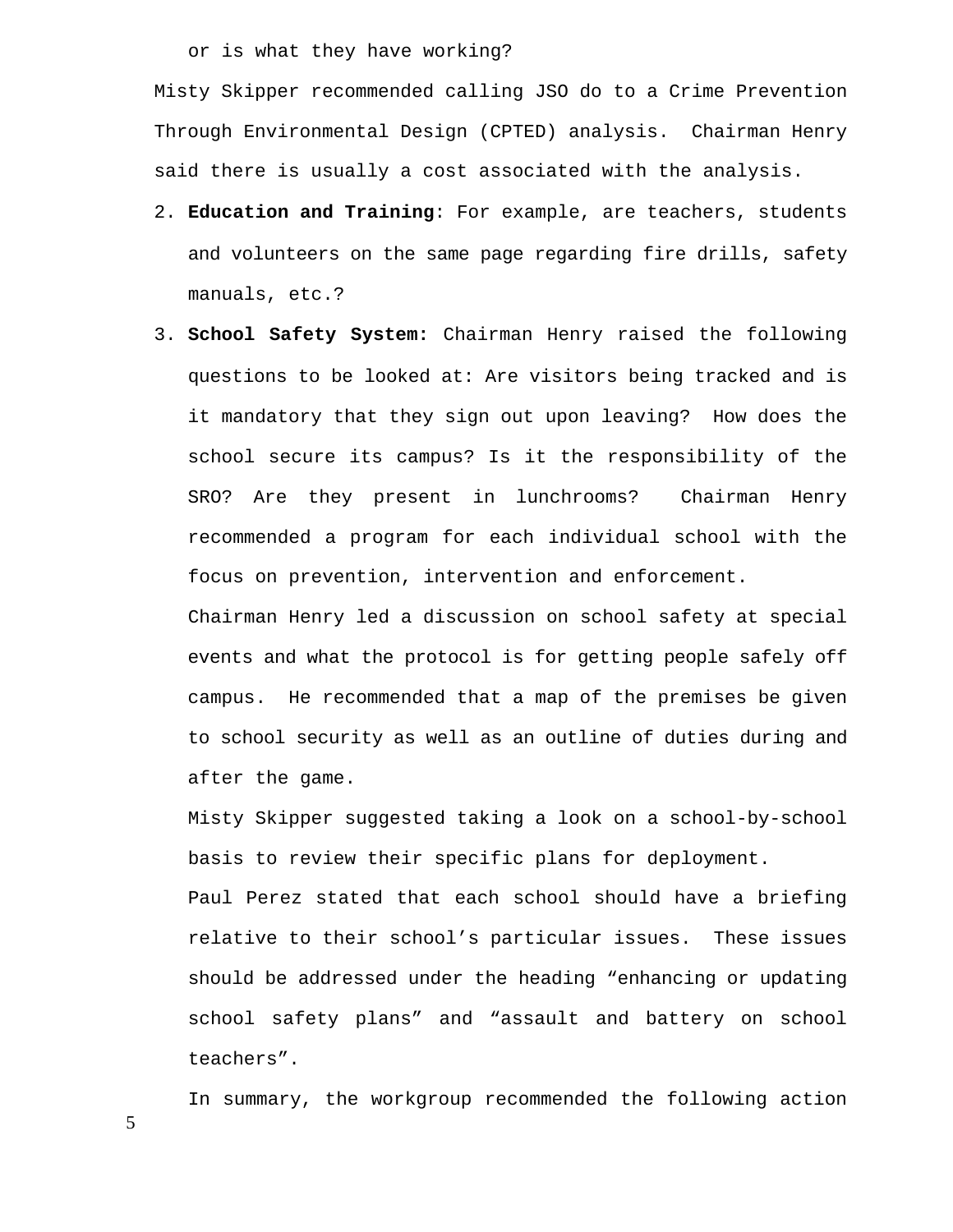items to focus on:

- 1. Update and enhance school safety plan manual including an enforcement protocol for special events; review technology (cameras and fences), and sweeping lockers periodically. Misty Skipper provided the following action statement: "A team made up of representatives from law enforcement, prosecutors, the State Attorney's Office and School Board will review the school safety plans within the next six months and include these things we are addressing."
- 2. Assault and battery on school teachers: Florida Statute has a law on assaulting a teacher. Paul Perez said we should look at raising awareness through training.
- 3. Curfew: Find an effective way to enforce a curfew. Misty Skipper reported that the Juvenile Assessment Center should be re-opened by the end of summer. This recommendation should be made upon the condition of the center's opening.

Misty Skipper will discuss these action items with the counterpart in the other committees so we do not duplicate efforts. Paul Perez then said that the Education and Truancy sub committees will look at us for law enforcement and school safety.

#### **2. Action Items**

Both Joe Henry, Chair, and Paul Perez stated they would like to attend the next sub-committee meeting for Education and Truancy. Misty Skipper will check the calendar for the meeting date and time.

6 Misty Skipper announced that the next workgroup meeting is